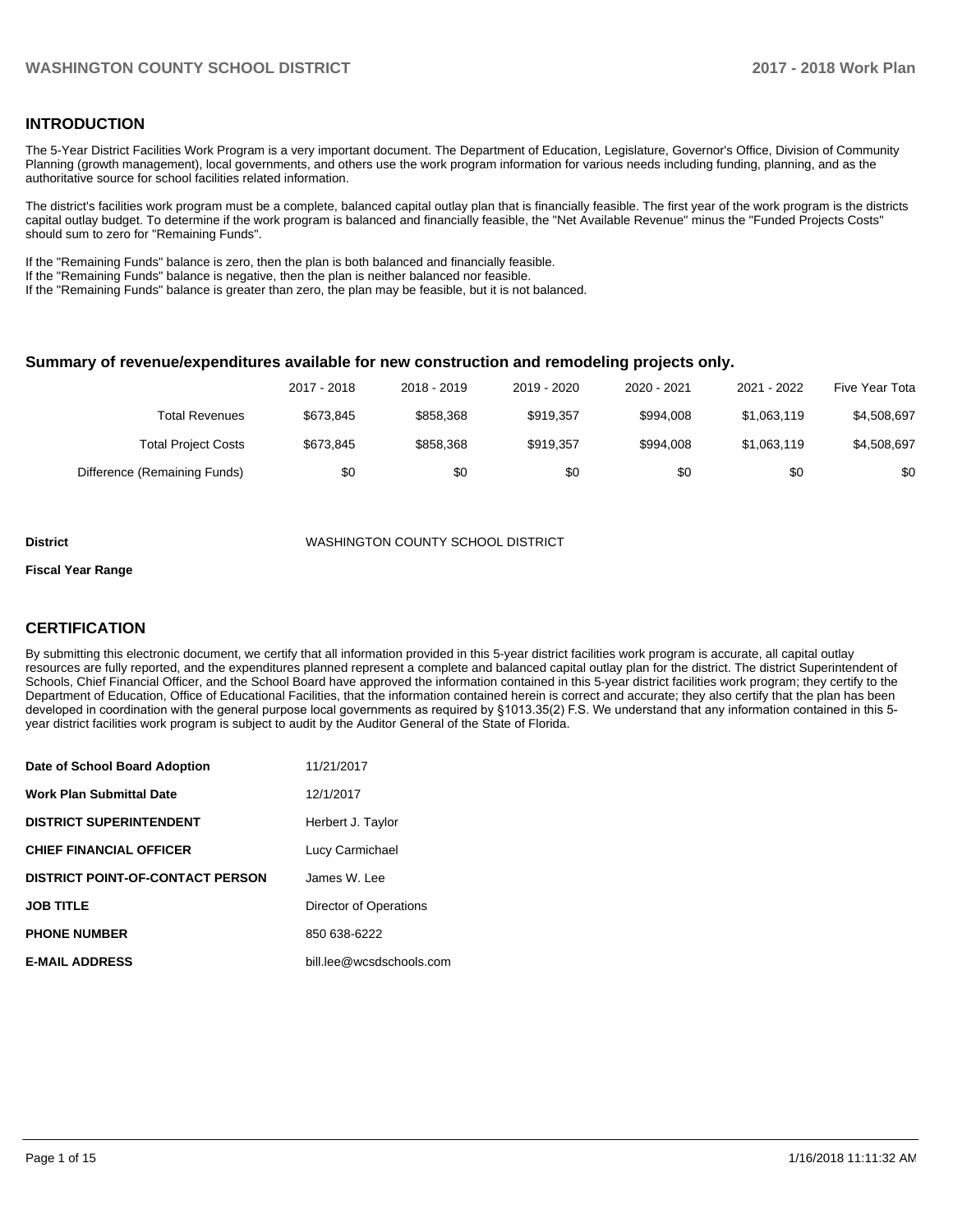# **Expenditures**

#### **Expenditure for Maintenance, Repair and Renovation from 1.50-Mills and PECO**

Annually, prior to the adoption of the district school budget, each school board must prepare a tentative district facilities work program that includes a schedule of major repair and renovation projects necessary to maintain the educational and ancillary facilities of the district.

|                                  | Item                                                                                                                                                                                                                                                                                                                                                                                 |           | 2018 - 2019<br>Projected | 2019 - 2020<br>Projected | 2020 - 2021<br>Projected | 2021 - 2022<br>Projected | Total     |
|----------------------------------|--------------------------------------------------------------------------------------------------------------------------------------------------------------------------------------------------------------------------------------------------------------------------------------------------------------------------------------------------------------------------------------|-----------|--------------------------|--------------------------|--------------------------|--------------------------|-----------|
| <b>HVAC</b>                      |                                                                                                                                                                                                                                                                                                                                                                                      | \$80,000  | \$80,000                 | \$80,000                 | \$80,000                 | \$80,000                 | \$400,000 |
| Locations:                       | CHIPLEY SENIOR HIGH (OLD), KATE M SMITH ELEMENTARY (NEW), KATE M SMITH ELEMENTARY (OLD), MAINTENANCE/FOOD<br>SERVICE/TRANSPORTATION/CUSTODIAL, PANHANDLE AREA EDUCATIONAL CONSORTIUM (PAEC), ROUHLAC MIDDLE/CHIPLEY<br>SENIOR, VERNON ELEMENTARY, VERNON MIDDLE, VERNON SENIOR HIGH (NEW), WASHINGTON SUPERINTENDENT'S OFFICE,<br>WASHINGTON-HOLMES AREA VOCATIONAL-TECHNICAL CENTER |           |                          |                          |                          |                          |           |
| Flooring                         |                                                                                                                                                                                                                                                                                                                                                                                      | \$25,000  | \$25,000                 | \$25,000                 | \$25,000                 | \$25,000                 | \$125,000 |
| Locations:                       | CHIPLEY SENIOR HIGH (OLD), KATE M SMITH ELEMENTARY (NEW), KATE M SMITH ELEMENTARY (OLD), MAINTENANCE/FOOD<br>SERVICE/TRANSPORTATION/CUSTODIAL, ROUHLAC MIDDLE/CHIPLEY SENIOR, VERNON ELEMENTARY, VERNON MIDDLE, VERNON<br>SENIOR HIGH (NEW), WASHINGTON SUPERINTENDENT'S OFFICE, WASHINGTON-HOLMES AREA VOCATIONAL-TECHNICAL CENTER                                                  |           |                          |                          |                          |                          |           |
| Roofing                          |                                                                                                                                                                                                                                                                                                                                                                                      | \$30,000  | \$30,000                 | \$30,000                 | \$30,000                 | \$30,000                 | \$150,000 |
| Locations:                       | CHIPLEY SENIOR HIGH (OLD), KATE M SMITH ELEMENTARY (OLD), MAINTENANCE/FOOD SERVICE/TRANSPORTATION/CUSTODIAL,<br>VERNON BUS GARAGE, WASHINGTON-HOLMES AREA VOCATIONAL-TECHNICAL CENTER                                                                                                                                                                                                |           |                          |                          |                          |                          |           |
| Safety to Life                   |                                                                                                                                                                                                                                                                                                                                                                                      | \$30,000  | \$10,000                 | \$10,000                 | \$10,000                 | \$10,000                 | \$70,000  |
| Locations:                       | CHIPLEY SENIOR HIGH (OLD), KATE M SMITH ELEMENTARY (OLD), MAINTENANCE/FOOD SERVICE/TRANSPORTATION/CUSTODIAL,<br>PANHANDLE AREA EDUCATIONAL CONSORTIUM (PAEC), ROUHLAC MIDDLE/CHIPLEY SENIOR, VERNON BUS GARAGE, VERNON<br>ELEMENTARY, VERNON MIDDLE, VERNON SENIOR HIGH (NEW), WASHINGTON SUPERINTENDENT'S OFFICE, WASHINGTON-<br>HOLMES AREA VOCATIONAL-TECHNICAL CENTER            |           |                          |                          |                          |                          |           |
| Fencing                          |                                                                                                                                                                                                                                                                                                                                                                                      | \$10,000  | \$10,000                 | \$10,000                 | \$10,000                 | \$10,000                 | \$50,000  |
|                                  | Locations: KATE M SMITH ELEMENTARY (OLD), ROUHLAC MIDDLE/CHIPLEY SENIOR, VERNON ELEMENTARY, VERNON MIDDLE                                                                                                                                                                                                                                                                            |           |                          |                          |                          |                          |           |
| Parking                          |                                                                                                                                                                                                                                                                                                                                                                                      | \$15,000  | \$15,000                 | \$15,000                 | \$15,000                 | \$15,000                 | \$75,000  |
|                                  | Locations: KATE M SMITH ELEMENTARY (NEW), KATE M SMITH ELEMENTARY (OLD), ROUHLAC MIDDLE/CHIPLEY SENIOR, WASHINGTON-<br>HOLMES AREA VOCATIONAL-TECHNICAL CENTER                                                                                                                                                                                                                       |           |                          |                          |                          |                          |           |
| Electrical                       |                                                                                                                                                                                                                                                                                                                                                                                      | \$20,000  | \$20,000                 | \$20,000                 | \$20,000                 | \$20,000                 | \$100,000 |
| Locations:                       | CHIPLEY SENIOR HIGH (OLD), KATE M SMITH ELEMENTARY (NEW), KATE M SMITH ELEMENTARY (OLD), MAINTENANCE/FOOD<br>SERVICE/TRANSPORTATION/CUSTODIAL, ROUHLAC MIDDLE/CHIPLEY SENIOR, VERNON BUS GARAGE, VERNON ELEMENTARY,<br>VERNON MIDDLE, VERNON SENIOR HIGH (NEW), WASHINGTON SUPERINTENDENT'S OFFICE, WASHINGTON-HOLMES AREA<br>VOCATIONAL-TECHNICAL CENTER                            |           |                          |                          |                          |                          |           |
| Fire Alarm                       |                                                                                                                                                                                                                                                                                                                                                                                      | \$125,000 | \$50,000                 | \$50,000                 | \$50,000                 | \$50,000                 | \$325,000 |
|                                  | Locations: ROUHLAC MIDDLE/CHIPLEY SENIOR, VERNON ELEMENTARY, VERNON MIDDLE, VERNON SENIOR HIGH (NEW), WASHINGTON-<br>HOLMES AREA VOCATIONAL-TECHNICAL CENTER                                                                                                                                                                                                                         |           |                          |                          |                          |                          |           |
| Telephone/Intercom System        |                                                                                                                                                                                                                                                                                                                                                                                      | \$10,000  | \$10,000                 | \$5,000                  | \$5,000                  | \$5,000                  | \$35,000  |
|                                  | Locations: KATE M SMITH ELEMENTARY (OLD), MAINTENANCE/FOOD SERVICE/TRANSPORTATION/CUSTODIAL, ROUHLAC MIDDLE/CHIPLEY<br>SENIOR, VERNON ELEMENTARY, VERNON MIDDLE, VERNON SENIOR HIGH (NEW), WASHINGTON SUPERINTENDENT'S OFFICE                                                                                                                                                        |           |                          |                          |                          |                          |           |
| <b>Closed Circuit Television</b> |                                                                                                                                                                                                                                                                                                                                                                                      | \$0       | $\sqrt{50}$              | \$0                      | \$0                      | \$0]                     | \$0       |
|                                  | Locations: No Locations for this expenditure.                                                                                                                                                                                                                                                                                                                                        |           |                          |                          |                          |                          |           |
| Paint                            |                                                                                                                                                                                                                                                                                                                                                                                      | \$20,000  | \$10,000                 | \$10,000                 | \$10,000                 | \$10,000                 | \$60,000  |
| Locations:                       | KATE M SMITH ELEMENTARY (NEW), KATE M SMITH ELEMENTARY (OLD), MAINTENANCE/FOOD<br>SERVICE/TRANSPORTATION/CUSTODIAL, PANHANDLE AREA EDUCATIONAL CONSORTIUM (PAEC), ROUHLAC MIDDLE/CHIPLEY<br>SENIOR, VERNON BUS GARAGE, VERNON ELEMENTARY, VERNON MIDDLE, VERNON SENIOR HIGH (NEW), WASHINGTON<br>SUPERINTENDENT'S OFFICE, WASHINGTON-HOLMES AREA VOCATIONAL-TECHNICAL CENTER         |           |                          |                          |                          |                          |           |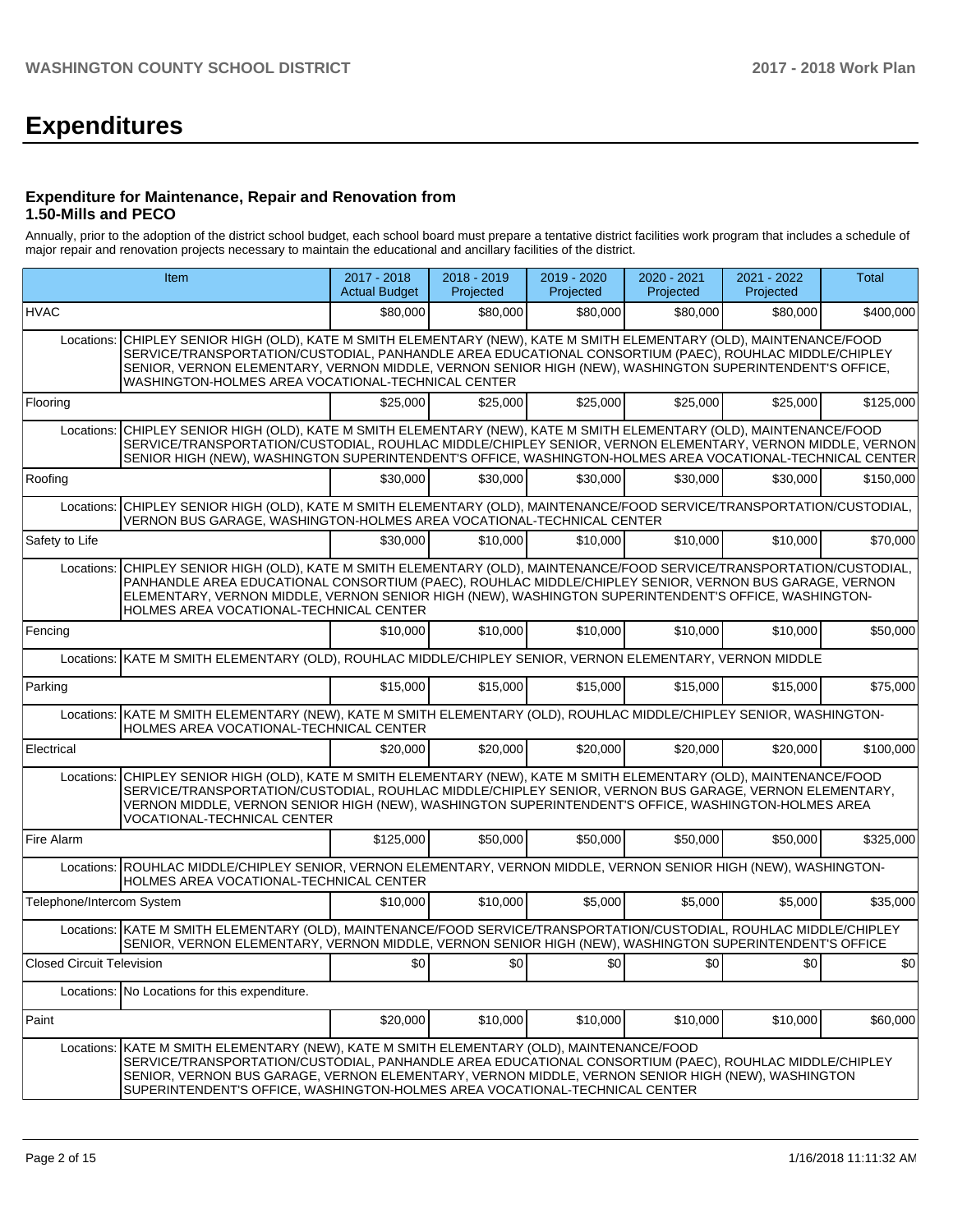| Maintenance/Repair |                                                                                                                                                                                                                                                                                                                                                                      | \$10,000  | \$10,000  | \$10,000  | \$10,000  | \$10,000  | \$50,000    |
|--------------------|----------------------------------------------------------------------------------------------------------------------------------------------------------------------------------------------------------------------------------------------------------------------------------------------------------------------------------------------------------------------|-----------|-----------|-----------|-----------|-----------|-------------|
|                    | Locations: CHIPLEY SENIOR HIGH (OLD), KATE M SMITH ELEMENTARY (NEW), KATE M SMITH ELEMENTARY (OLD), MAINTENANCE/FOOD<br>SERVICE/TRANSPORTATION/CUSTODIAL, ROUHLAC MIDDLE/CHIPLEY SENIOR, VERNON BUS GARAGE, VERNON ELEMENTARY,<br>VERNON MIDDLE, VERNON SENIOR HIGH (NEW), WASHINGTON SUPERINTENDENT'S OFFICE, WASHINGTON-HOLMES AREA<br>VOCATIONAL-TECHNICAL CENTER |           |           |           |           |           |             |
|                    | Sub Total:                                                                                                                                                                                                                                                                                                                                                           | \$375,000 | \$270,000 | \$265,000 | \$265,000 | \$265.000 | \$1,440,000 |

| PECO Maintenance Expenditures | \$94,404  | \$94,404  | \$94,404  | \$94,404  | \$94,404  | \$472,020 |
|-------------------------------|-----------|-----------|-----------|-----------|-----------|-----------|
| 1.50 Mill Sub Total: I        | \$280.596 | \$175.596 | \$170.596 | \$170,596 | \$170,596 | \$967,980 |

No items have been specified.

| \$265.000<br>\$375,000<br>\$265,000<br>\$265.000<br>\$270,000<br>Total:<br>കാ• | $.000^{\circ}$<br>.<br>lлı |
|--------------------------------------------------------------------------------|----------------------------|
|--------------------------------------------------------------------------------|----------------------------|

## **Local 1.50 Mill Expenditure For Maintenance, Repair and Renovation**

Anticipated expenditures expected from local funding sources over the years covered by the current work plan.

| Item                                                         | 2017 - 2018<br><b>Actual Budget</b> | $2018 - 2019$<br>Projected | 2019 - 2020<br>Projected | 2020 - 2021<br>Projected | 2021 - 2022<br>Projected | <b>Total</b> |
|--------------------------------------------------------------|-------------------------------------|----------------------------|--------------------------|--------------------------|--------------------------|--------------|
| Remaining Maint and Repair from 1.5 Mills                    | \$280,596                           | \$175,596                  | \$170,596                | \$170,596                | \$170,596                | \$967,980    |
| Maintenance/Repair Salaries                                  | \$0                                 | \$0                        | \$0                      | \$0                      | \$0                      | \$0          |
| School Bus Purchases                                         | \$325,000                           | \$230,000                  | \$230,000                | \$230,000                | \$230,000                | \$1,245,000  |
| Other Vehicle Purchases                                      | \$40,000                            | \$20,000                   | \$20,000                 | \$20,000                 | \$20,000                 | \$120,000    |
| Capital Outlay Equipment                                     | \$0                                 | \$0                        | \$0                      | \$0                      | \$0                      | \$0          |
| <b>Rent/Lease Payments</b>                                   | \$0                                 | \$0                        | \$0                      | \$0                      | \$0                      | \$0          |
| <b>COP Debt Service</b>                                      | \$0                                 | \$0                        | \$0                      | \$0                      | \$0                      | \$0          |
| Rent/Lease Relocatables                                      | \$0                                 | \$0                        | \$0                      | \$0                      | \$0                      | \$0          |
| <b>Environmental Problems</b>                                | \$0                                 | \$0                        | \$0                      | \$0                      | \$0                      | \$0          |
| s.1011.14 Debt Service                                       | \$0                                 | \$0                        | \$0                      | \$0                      | \$0                      | \$0          |
| Special Facilities Construction Account                      | \$0                                 | \$0                        | \$0                      | \$0                      | \$0                      | \$0          |
| Premiums for Property Casualty Insurance - 1011.71<br>(4a,b) | \$115,000                           | \$200,000                  | \$200,000                | \$200,000                | \$200,000                | \$915,000    |
| Qualified School Construction Bonds (QSCB)                   | \$0                                 | \$0                        | \$0                      | \$0                      | \$0                      | \$0          |
| Qualified Zone Academy Bonds (QZAB)                          | \$0                                 | \$0                        | \$0                      | \$0                      | \$0                      | \$0          |
| <b>Local Expenditure Totals:</b>                             | \$760,596                           | \$625,596                  | \$620,596                | \$620,596                | \$620,596                | \$3,247,980  |

# **Revenue**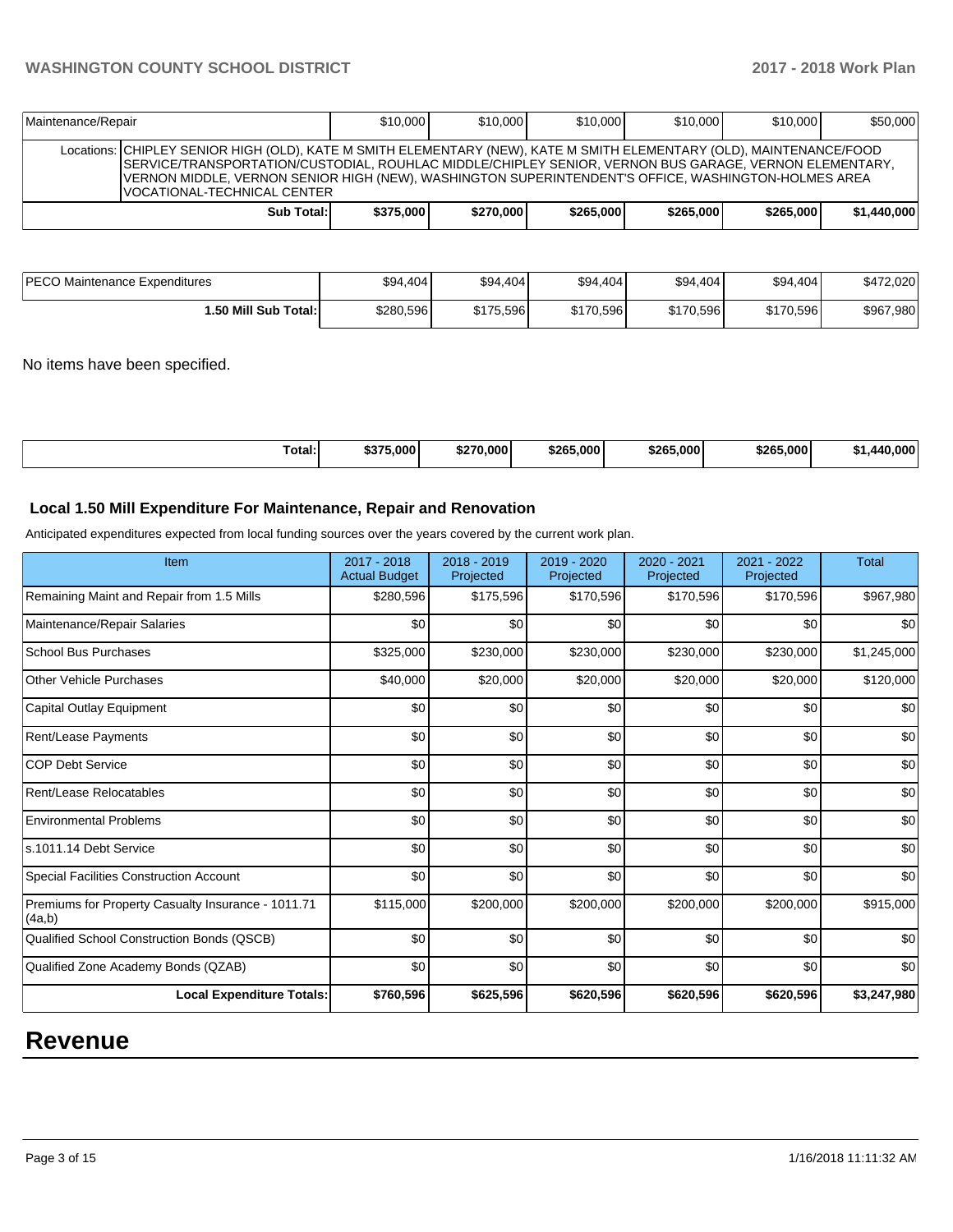#### **1.50 Mill Revenue Source**

Schedule of Estimated Capital Outlay Revenue from each currently approved source which is estimated to be available for expenditures on the projects included in the tentative district facilities work program. All amounts are NET after considering carryover balances, interest earned, new COP's, 1011.14 and 1011.15 loans, etc. Districts cannot use 1.5-Mill funds for salaries except for those explicitly associated with maintenance/repair projects. (1011.71 (5), F.S.)

| Item                                                                                | Fund | $2017 - 2018$<br><b>Actual Value</b> | $2018 - 2019$<br>Projected | $2019 - 2020$<br>Projected | $2020 - 2021$<br>Projected | $2021 - 2022$<br>Projected | <b>Total</b>    |
|-------------------------------------------------------------------------------------|------|--------------------------------------|----------------------------|----------------------------|----------------------------|----------------------------|-----------------|
| (1) Non-exempt property<br>lassessed valuation                                      |      | \$926,948,181                        | \$961,338,991              | \$996,058,475              | \$1,037,325,152            | \$1,081,582,426            | \$5,003,253,225 |
| $(2)$ The Millege projected for<br>discretionary capital outlay per<br>ls.1011.71   |      | 1.50                                 | 1.50                       | 1.50                       | 1.50                       | 1.50                       |                 |
| $(3)$ Full value of the 1.50-Mill<br>discretionary capital outlay per<br>ls.1011.71 |      | \$1,557,273                          | \$1,615,050                | \$1,673,378                | \$1,742,706                | \$1,817,058                | \$8,405,465     |
| $(4)$ Value of the portion of the 1.50<br>-Mill ACTUALLY levied                     | 370  | \$1,334,805                          | \$1,384,328                | \$1,434,324                | \$1,493,748                | \$1,557,479                | \$7,204,684     |
| $(5)$ Difference of lines $(3)$ and $(4)$                                           |      | \$222,468                            | \$230,722                  | \$239,054                  | \$248,958                  | \$259,579                  | \$1,200,781     |

#### **PECO Revenue Source**

The figure in the row designated "PECO Maintenance" will be subtracted from funds available for new construction because PECO maintenance dollars cannot be used for new construction.

| Item                                 | Fund             | $2017 - 2018$<br><b>Actual Budget</b> | $2018 - 2019$<br>Projected | 2019 - 2020<br>Projected | $2020 - 2021$<br>Projected | 2021 - 2022<br>Projected | Total     |
|--------------------------------------|------------------|---------------------------------------|----------------------------|--------------------------|----------------------------|--------------------------|-----------|
| <b>PECO New Construction</b>         | 340 <sub>l</sub> | \$0                                   | \$0                        | \$5,993                  | \$21.220                   | \$26,600                 | \$53,813  |
| <b>PECO Maintenance Expenditures</b> |                  | \$94.404                              | \$94.404                   | \$94.404                 | \$94,404                   | \$94,404                 | \$472,020 |
|                                      |                  | \$94,404                              | \$94.404                   | \$100.397                | \$115.624                  | \$121,004                | \$525,833 |

#### **CO & DS Revenue Source**

Revenue from Capital Outlay and Debt Service funds.

| <b>Item</b>                              | Fund | $2017 - 2018$<br><b>Actual Budget</b> | $2018 - 2019$<br>Projected | 2019 - 2020<br>Projected | $2020 - 2021$<br>Projected | $2021 - 2022$<br>Projected | Total     |
|------------------------------------------|------|---------------------------------------|----------------------------|--------------------------|----------------------------|----------------------------|-----------|
| CO & DS Cash Flow-through<br>Distributed | 360  | \$98.445                              | \$98.445                   | \$98.445                 | \$98.445                   | \$98,445                   | \$492.225 |
| ICO & DS Interest on<br>Undistributed CO | 360  | \$1.191                               | \$1,191                    | \$1,191                  | \$1.191                    | \$1,191                    | \$5,955   |
|                                          |      | \$99,636                              | \$99,636                   | \$99,636                 | \$99,636                   | \$99,636                   | \$498,180 |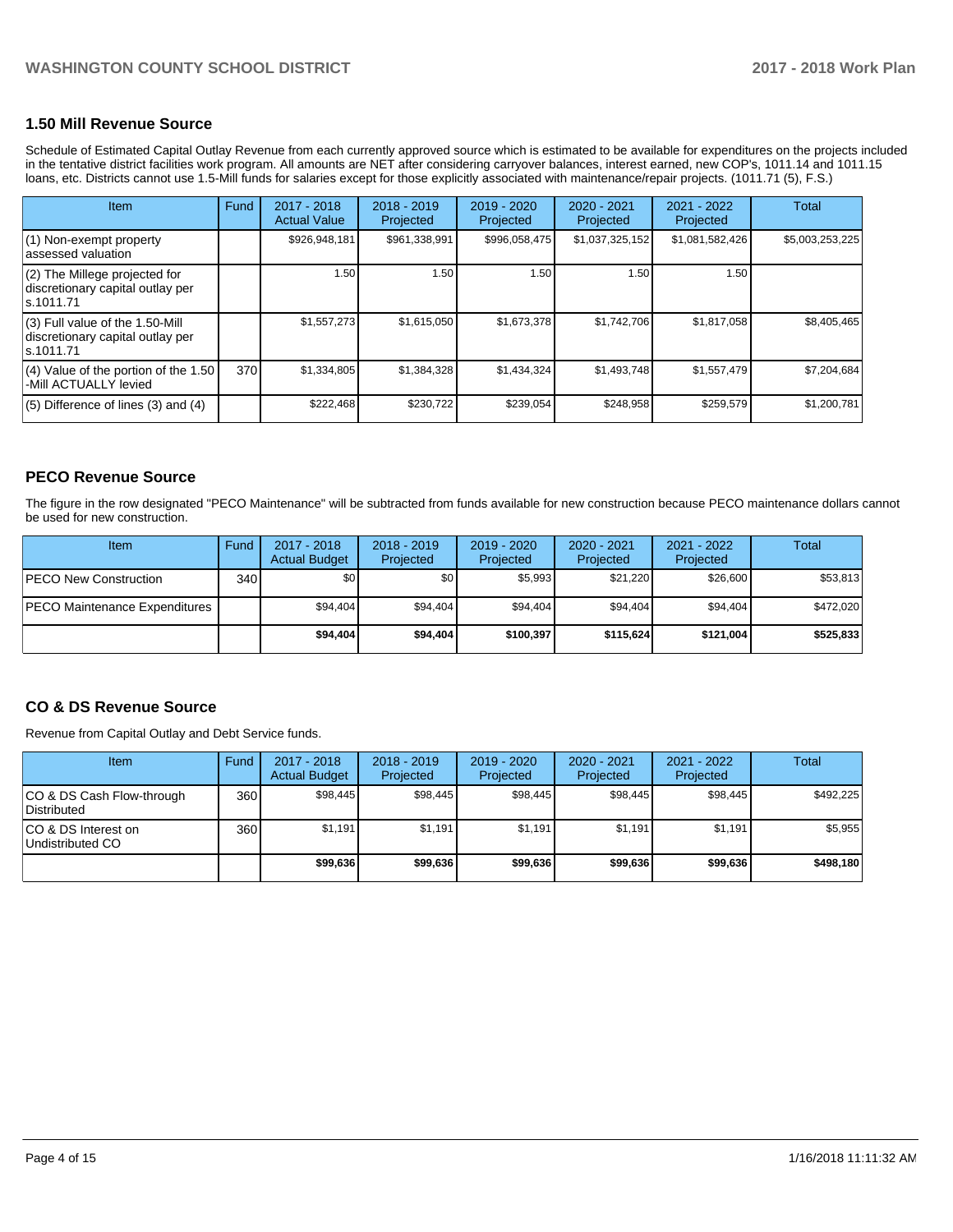#### **Fair Share Revenue Source**

Nothing reported for this section. All legally binding commitments for proportionate fair-share mitigation for impacts on public school facilities must be included in the 5-year district work program.

#### **Sales Surtax Referendum**

Specific information about any referendum for a 1-cent or 1/2-cent surtax referendum during the previous year.

**Did the school district hold a surtax referendum during the past fiscal year 2016 - 2017?**

No

#### **Additional Revenue Source**

Any additional revenue sources

| Item                                                                                                   | $2017 - 2018$<br><b>Actual Value</b> | $2018 - 2019$<br>Projected | 2019 - 2020<br>Projected | 2020 - 2021<br>Projected | 2021 - 2022<br>Projected | <b>Total</b> |
|--------------------------------------------------------------------------------------------------------|--------------------------------------|----------------------------|--------------------------|--------------------------|--------------------------|--------------|
| Proceeds from a s.1011.14/15 F.S. Loans                                                                | \$0                                  | \$0                        | \$0                      | \$0                      | \$0                      | \$0          |
| District Bonds - Voted local bond<br>referendum proceeds per s.9, Art VII<br><b>State Constitution</b> | \$0                                  | \$0                        | \$0                      | \$0                      | \$0                      | \$0          |
| Proceeds from Special Act Bonds                                                                        | \$0                                  | \$0                        | \$0                      | \$0                      | \$0                      | \$0          |
| Estimated Revenue from CO & DS Bond<br>Sale                                                            | \$0                                  | \$0                        | \$0                      | \$0                      | \$0                      | \$0          |
| Proceeds from Voted Capital<br>Improvements millage                                                    | \$0                                  | \$0                        | \$0                      | \$0                      | \$0                      | \$0          |
| Other Revenue for Other Capital Projects                                                               | \$0                                  | \$0                        | \$0                      | \$0                      | \$0                      | \$0          |
| Proceeds from 1/2 cent sales surtax<br>authorized by school board                                      | \$0                                  | \$0                        | \$0                      | \$0                      | \$0                      | \$0          |
| Proceeds from local governmental<br>infrastructure sales surtax                                        | \$0                                  | \$0                        | \$0                      | \$0                      | \$0                      | \$0          |
| Proceeds from Certificates of<br>Participation (COP's) Sale                                            | \$0                                  | \$0                        | \$0                      | \$0                      | \$0                      | \$0          |
| Classrooms First Bond proceeds amount<br>authorized in FY 1997-98                                      | \$0                                  | \$0                        | \$0                      | \$0                      | \$0                      | \$0          |
| <b>Classrooms for Kids</b>                                                                             | \$0                                  | \$0                        | \$0                      | \$0                      | \$0                      | \$0          |
| <b>District Equity Recognition</b>                                                                     | \$0                                  | \$0                        | \$0                      | \$0                      | \$0                      | \$0          |
| <b>Federal Grants</b>                                                                                  | \$0                                  | \$0                        | \$0                      | \$0                      | \$0                      | \$0          |
| Proportionate share mitigation (actual<br>cash revenue only, not in kind donations)                    | \$0                                  | \$0                        | \$0                      | \$0                      | \$0                      | \$0          |
| Impact fees received                                                                                   | \$0                                  | \$0                        | \$0                      | \$0                      | \$0                      | \$0          |
| Private donations                                                                                      | \$0                                  | \$0                        | \$0                      | \$0                      | \$0                      | \$0          |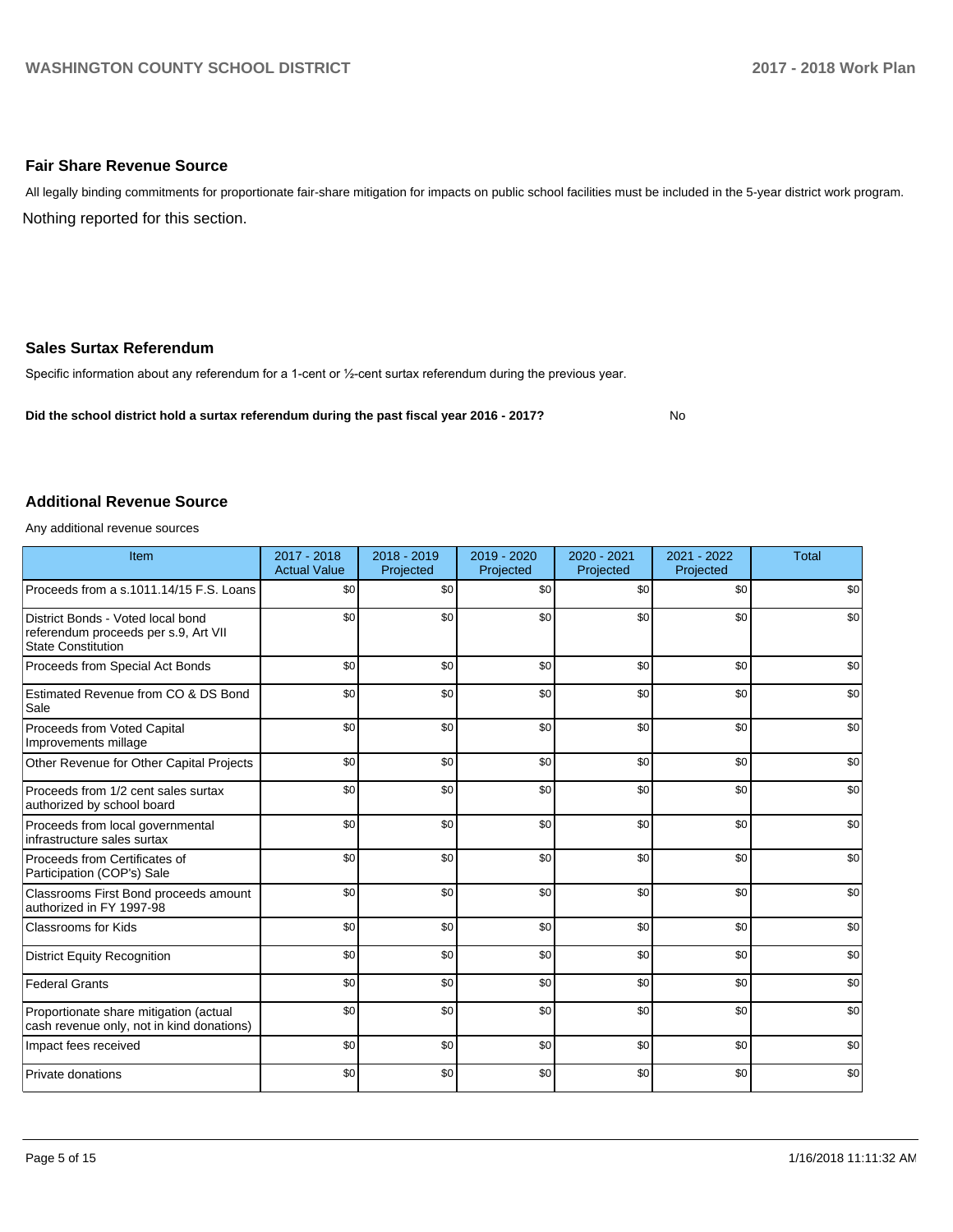| Grants from local governments or not-for-<br>profit organizations                                                         | \$0 | \$0 | \$0 | \$0 | \$0 | \$0 |
|---------------------------------------------------------------------------------------------------------------------------|-----|-----|-----|-----|-----|-----|
| Interest, Including Profit On Investment                                                                                  | \$0 | \$0 | \$0 | \$0 | \$0 | \$0 |
| Revenue from Bonds pledging proceeds<br>from 1 cent or 1/2 cent Sales Surtax                                              | \$0 | \$0 | \$0 | \$0 | \$0 | \$0 |
| <b>Total Fund Balance Carried Forward</b>                                                                                 | \$0 | \$0 | \$0 | \$0 | \$0 | \$0 |
| General Capital Outlay Obligated Fund<br><b>Balance Carried Forward From Total</b><br><b>Fund Balance Carried Forward</b> | \$0 | \$0 | \$0 | \$0 | \$0 | \$0 |
| Special Facilities Construction Account                                                                                   | \$0 | \$0 | \$0 | \$0 | \$0 | \$0 |
| One Cent - 1/2 Cent Sales Surtax Debt<br>Service From Total Fund Balance Carried<br>Forward                               | \$0 | \$0 | \$0 | \$0 | \$0 | \$0 |
| Capital Outlay Projects Funds Balance<br>Carried Forward From Total Fund<br><b>Balance Carried Forward</b>                | \$0 | \$0 | \$0 | \$0 | \$0 | \$0 |
| <b>Subtotal</b>                                                                                                           | \$0 | \$0 | \$0 | \$0 | \$0 | \$0 |

# **Total Revenue Summary**

| Item Name                                                  | $2017 - 2018$<br><b>Budget</b> | $2018 - 2019$<br>Projected | 2019 - 2020<br><b>Projected</b> | $2020 - 2021$<br>Projected | $2021 - 2022$<br>Projected | <b>Five Year Total</b> |
|------------------------------------------------------------|--------------------------------|----------------------------|---------------------------------|----------------------------|----------------------------|------------------------|
| Local 1.5 Mill Discretionary Capital Outlay<br>l Revenue   | \$1,334,805                    | \$1,384,328                | \$1,434,324                     | \$1,493,748                | \$1,557,479                | \$7,204,684            |
| PECO and 1.5 Mill Maint and Other 1.5<br>Mill Expenditures | (\$760,596)                    | $(\$625,596)$              | $(\$620,596)$                   | $(\$620,596)$              | $(\$620,596)$              | (\$3,247,980)          |
| IPECO Maintenance Revenue                                  | \$94.404                       | \$94,404                   | \$94,404                        | \$94,404                   | \$94,404                   | \$472,020              |
| <b>Available 1.50 Mill for New</b><br><b>Construction</b>  | \$574,209                      | \$758,732                  | \$813,728                       | \$873,152                  | \$936,883                  | \$3,956,704            |

| <b>Item Name</b>                     | 2017 - 2018<br><b>Budget</b> | $2018 - 2019$<br>Projected | $2019 - 2020$<br>Projected | 2020 - 2021<br>Projected | 2021 - 2022<br>Projected | <b>Five Year Total</b> |
|--------------------------------------|------------------------------|----------------------------|----------------------------|--------------------------|--------------------------|------------------------|
| ICO & DS Revenue                     | \$99,636                     | \$99,636                   | \$99,636                   | \$99,636                 | \$99,636                 | \$498,180              |
| <b>PECO New Construction Revenue</b> | \$0                          | \$0                        | \$5,993                    | \$21,220                 | \$26,600                 | \$53,813               |
| Other/Additional Revenue             | \$0                          | \$0                        | \$0                        | \$0                      | \$0                      | \$0                    |
| <b>Total Additional Revenue</b>      | \$99,636                     | \$99,636                   | \$105,629                  | \$120,856                | \$126,236                | \$551,993              |
| <b>Total Available Revenue</b>       | \$673,845                    | \$858,368                  | \$919.357                  | \$994,008                | \$1,063,119              | \$4,508,697            |

# **Project Schedules**

# **Capacity Project Schedules**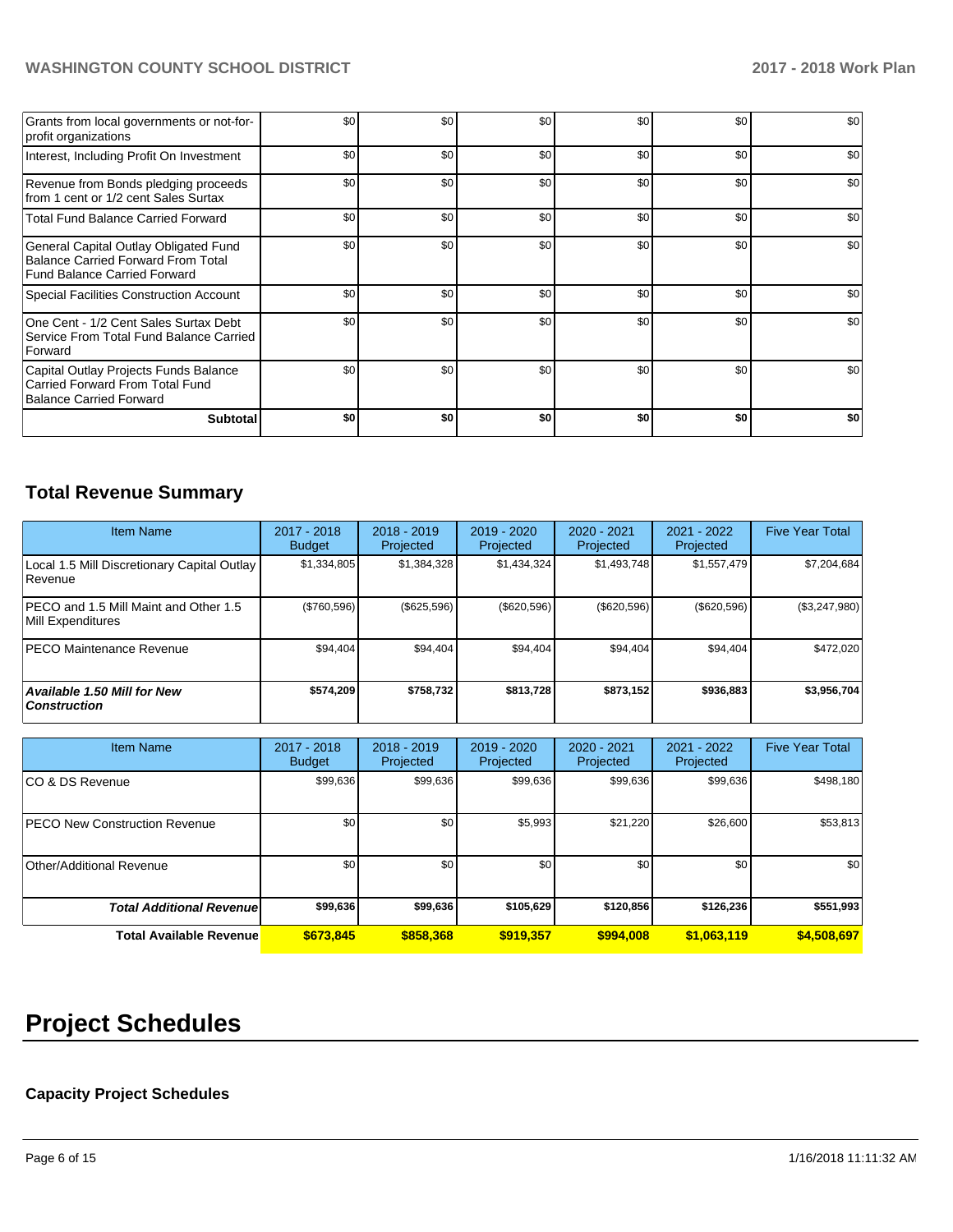A schedule of capital outlay projects necessary to ensure the availability of satisfactory classrooms for the projected student enrollment in K-12 programs.

Nothing reported for this section.

Nothing reported for this section.

## **Other Project Schedules**

Major renovations, remodeling, and additions of capital outlay projects that do not add capacity to schools.

| <b>Project Description</b>                                                                  | Location                                                        | 2017 - 2018<br><b>Actual Budget</b> | 2018 - 2019<br>Projected | 2019 - 2020<br>Projected | 2020 - 2021<br>Projected | 2021 - 2022<br>Projected | <b>Total</b>  | Funded |
|---------------------------------------------------------------------------------------------|-----------------------------------------------------------------|-------------------------------------|--------------------------|--------------------------|--------------------------|--------------------------|---------------|--------|
| <b>Renovation Vocational Training</b><br>classrooms and shops "WISE"                        | <b>CHIPLEY SENIOR HIGH</b><br>(OLD)                             | \$0                                 | \$0                      | \$0                      | \$100,000                | \$0                      | \$100,000 Yes |        |
| WISE restroom renovation and<br>expansion                                                   | <b>CHIPLEY SENIOR HIGH</b><br>(OLD)                             | \$0                                 | \$100.000                | \$0                      | \$50,000                 | \$0                      | \$150,000 Yes |        |
| Construct press-box and<br>storage at VHS baseball field                                    | <b>VERNON SENIOR HIGH</b><br>(NEW)                              | \$0                                 | \$0                      | \$50,000                 | \$75,000                 | \$0                      | \$125,000 Yes |        |
| Demo and replace press-box<br>and storage at CHS football<br><b>field</b>                   | <b>ROUHLAC</b><br>MIDDLE/CHIPLEY<br><b>SENIOR</b>               | \$0                                 | \$100,000                | \$0                      | \$0                      | \$0                      | \$100,000 No  |        |
| Demo old warehouse and<br>construct warehouse storage<br>for Custodial and District needs   | MAINTENANCE/FOOD<br>SERVICE/TRANSPORTA<br><b>TION/CUSTODIAL</b> | \$0                                 | \$50,000                 | \$50,000                 | \$0                      | \$150,000                | \$250,000 Yes |        |
| HVAC replacement                                                                            | <b>VERNON MIDDLE</b>                                            | \$50,000                            | \$100,000                | \$0                      | \$200,000                | \$0                      | \$350,000 No  |        |
| Add covered walkway from the<br>administration buildings to the<br>car drop off and pick up | <b>ROUHLAC</b><br>MIDDLE/CHIPLEY<br><b>SENIOR</b>               | \$0                                 | \$0                      | \$50,000                 | \$100,000                | \$100,000                | \$250,000 Yes |        |
| Construct outdoor eating area<br>at Roulhac Middle and Chipley<br>High                      | <b>ROUHLAC</b><br>MIDDLE/CHIPLEY<br><b>SENIOR</b>               | \$0                                 | \$0                      | \$50,000                 | \$100,000                | \$0                      | \$150,000 Yes |        |
| undetermined projects                                                                       | Location not specified                                          | \$23,845                            | \$23,368                 | \$119,357                | \$75,000                 | \$213,119                | \$454,689 Yes |        |
| Construct a New Chipley Bus<br>Garage                                                       | Location not specified                                          | \$0                                 | \$225,000                | \$100,000                | \$0                      | \$0                      | \$325,000 Yes |        |
| Pave parking lot                                                                            | <b>VERNON BUS GARAGE</b>                                        | \$0                                 | \$110,000                | \$0                      | \$0                      | \$0                      | \$110,000 Yes |        |
| Pave parking lot at football<br>stadium                                                     | <b>ROUHLAC</b><br>MIDDLE/CHIPLEY<br><b>SENIOR</b>               | \$0                                 | \$100,000                | \$0                      | \$0                      | \$0                      | \$100,000 Yes |        |
| Pave parking lot at football<br>stadium                                                     | <b>VERNON SENIOR HIGH</b><br>(NEW)                              | \$0                                 | \$0                      | \$100,000                | \$100,000                | \$0                      | \$200,000 Yes |        |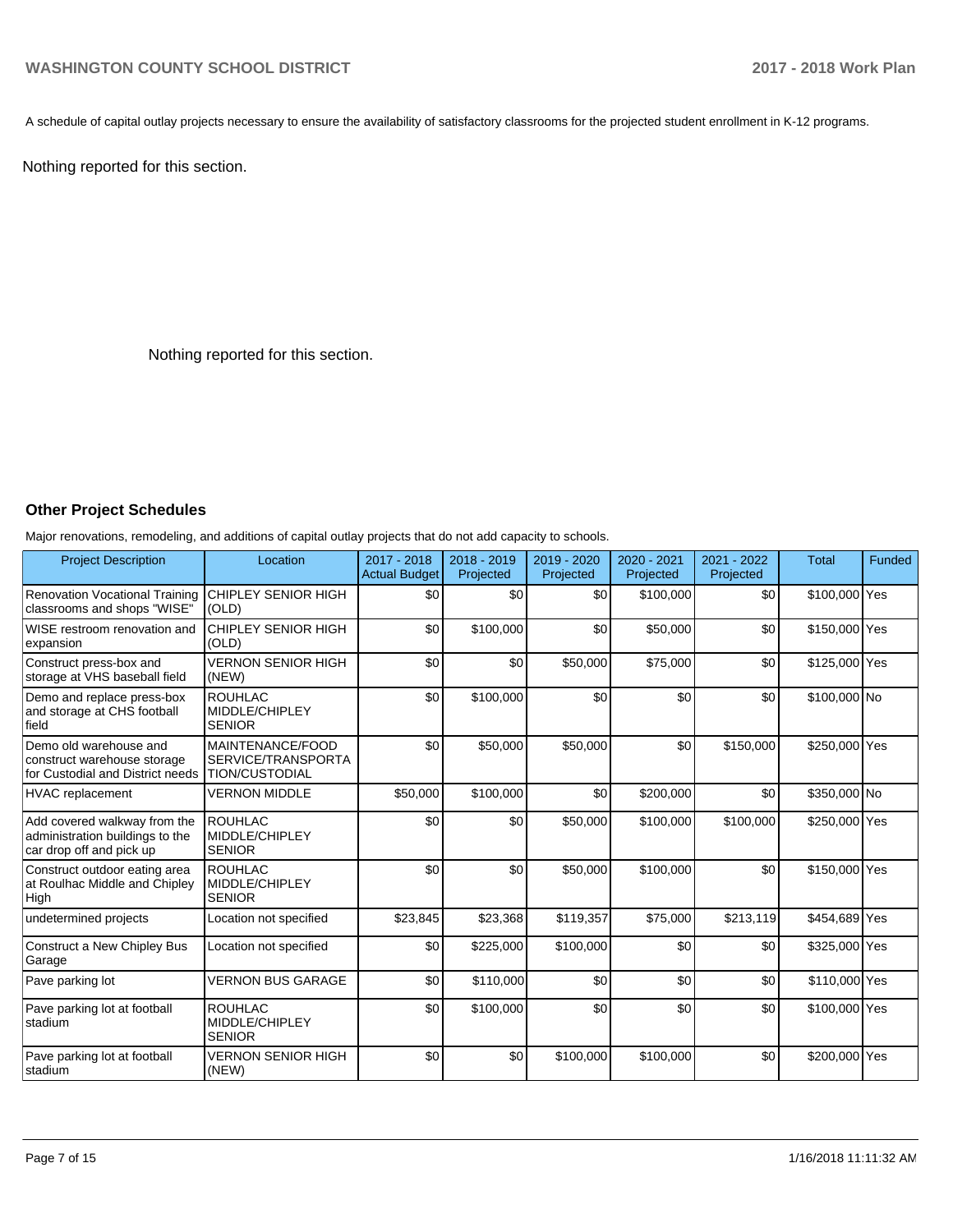| Stripe parking lots at the six<br>school sites and the Tech<br>College               | <b>WASHINGTON</b><br>SUPERINTENDENT'S<br><b>OFFICE</b> | \$0       | \$0         | \$50,000  | \$50,000    | \$0         | \$100,000 Yes |  |
|--------------------------------------------------------------------------------------|--------------------------------------------------------|-----------|-------------|-----------|-------------|-------------|---------------|--|
| Replace HVAC system at<br>CHS/RMS in RMS office.<br>media center, school wide        | <b>ROUHLAC</b><br>MIDDLE/CHIPLEY<br><b>SENIOR</b>      | \$0       | \$0         | \$150,000 | \$0         | \$200,000   | \$350,000 Yes |  |
| Install bus lift                                                                     | <b>VERNON BUS GARAGE</b>                               | \$0       | \$0         | \$100,000 | \$44,008    | \$0         | \$144,008 Yes |  |
| Install a bus wash at each of<br>the bus garages                                     | <b>WASHINGTON</b><br>SUPERINTENDENT'S<br><b>OFFICE</b> | \$0       | \$0         | \$50,000  | \$50,000    | \$0         | \$100,000 Yes |  |
| Renovate locker rooms at<br>football stadim                                          | <b>ROUHLAC</b><br>MIDDLE/CHIPLEY<br><b>SENIOR</b>      | \$0       | \$0         | \$0       | \$150,000   | \$150,000   | \$300,000 Yes |  |
| Renovate locker rooms at<br>football stadium                                         | <b>VERNON SENIOR HIGH</b><br>(NEW)                     | \$0       | \$0         | \$50,000  | \$100,000   | \$0         | \$150,000 Yes |  |
| Relocate district office to old<br>Kate Smith Elementary School                      | <b>WASHINGTON</b><br>SUPERINTENDENT'S<br><b>OFFICE</b> | \$0       | \$200,000   | \$0       | \$0         | \$0         | \$200,000 Yes |  |
| Pave Parking Lots for New<br><b>District Office</b>                                  | <b>KATE M SMITH</b><br>ELEMENTARY (OLD)                | \$150,000 | \$0         | \$0       | \$0         | \$0         | \$150,000 Yes |  |
| Construct New Restroom<br>Facility at Football Stadium                               | <b>ROUHLAC</b><br>MIDDLE/CHIPLEY<br><b>SENIOR</b>      | \$250,000 | \$0         | \$0       | \$0         | \$0         | \$250,000 Yes |  |
| Renovate old cafeteria into new KATE M SMITH<br>school board meeting room            | ELEMENTARY (OLD)                                       | \$250,000 | \$0         | \$0       | \$0         | \$0         | \$250,000 Yes |  |
| Replace bleachers at VHS<br>football field that meet current<br><b>ADA</b> standards | <b>VERNON SENIOR HIGH</b><br>(NEW)                     | \$0       | \$0         | \$0       | \$0         | \$250,000   | \$250,000 Yes |  |
| Relocate and renovate outside<br>play areas                                          | <b>VERNON ELEMENTARY</b>                               | \$0       | \$50,000    | \$0       | \$0         | \$0         | \$50,000 Yes  |  |
|                                                                                      |                                                        | \$723,845 | \$1,058,368 | \$919,357 | \$1,194,008 | \$1,063,119 | \$4,958,697   |  |

#### **Additional Project Schedules**

Any projects that are not identified in the last approved educational plant survey.

Nothing reported for this section.

# **Non Funded Growth Management Project Schedules**

Schedule indicating which projects, due to planned development, that CANNOT be funded from current revenues projected over the next five years.

Nothing reported for this section.

# **Tracking**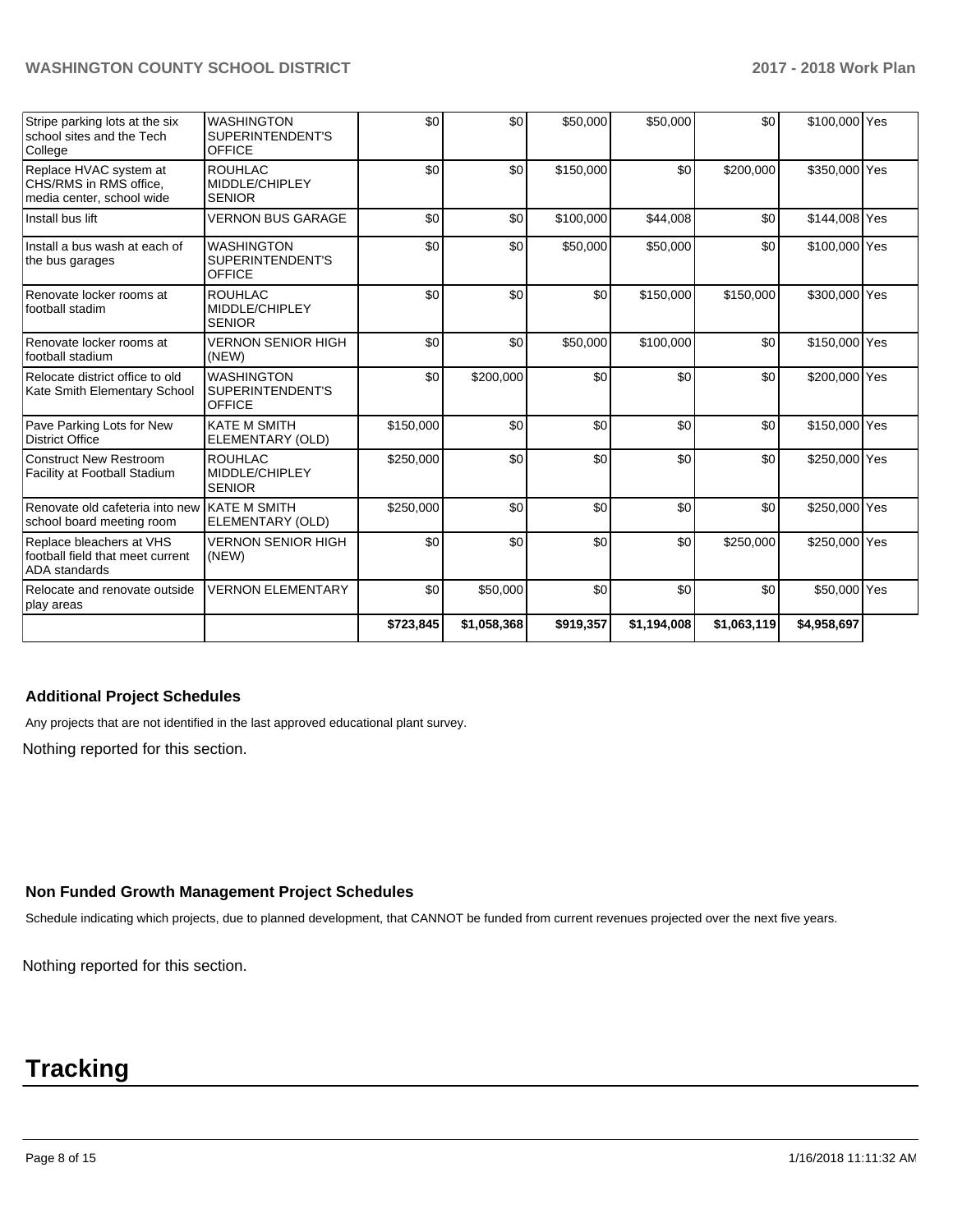## **Capacity Tracking**

| Location                                                                | $2017 -$<br>2018 Satis.<br>Stu. Sta. | Actual<br>$2017 -$<br><b>2018 FISH</b><br>Capacity | Actual<br>$2016 -$<br>2017<br><b>COFTE</b> | # Class<br>Rooms | Actual<br>Average<br>$2017 -$<br>2018 Class<br><b>Size</b> | Actual<br>$2017 -$<br>2018<br><b>Utilization</b> | <b>New</b><br>Stu.<br>Capacity | <b>New</b><br>Rooms to<br>be<br>Added/Re<br>moved | Projected<br>$2021 -$<br>2022<br><b>COFTE</b> | Projected<br>$2021 -$<br>2022<br><b>Utilization</b> | Projected<br>$2021 -$<br>2022 Class<br><b>Size</b> |
|-------------------------------------------------------------------------|--------------------------------------|----------------------------------------------------|--------------------------------------------|------------------|------------------------------------------------------------|--------------------------------------------------|--------------------------------|---------------------------------------------------|-----------------------------------------------|-----------------------------------------------------|----------------------------------------------------|
| CHIPLEY SENIOR HIGH<br>(OLD)                                            | 105                                  | 105                                                | 70                                         | 3                | 23                                                         | 66.00 %                                          | $\Omega$                       |                                                   | $\Omega$                                      | 0.00%                                               | $\Omega$                                           |
| <b>KATE M SMITH</b><br>ELEMENTARY (OLD)                                 | 755                                  | 0                                                  | 0                                          | 41               | $\overline{0}$                                             | 0.00%                                            | $\Omega$                       | C                                                 | $\mathbf 0$                                   | 0.00%                                               | $\Omega$                                           |
| WASHINGTON-HOLMES<br><b>AREA VOCATIONAL-</b><br><b>TECHNICAL CENTER</b> | 645                                  | 774                                                | 19                                         | 36               |                                                            | 2.00 %                                           | $\Omega$                       | $\sqrt{ }$                                        | $\Omega$                                      | 0.00%                                               | $\Omega$                                           |
| <b>VERNON ELEMENTARY</b>                                                | 878                                  | 878                                                | 584                                        | 49               | 12                                                         | 67.00 %                                          | $\Omega$                       | $\sqrt{ }$                                        | 579                                           | 66.00 %                                             | 12                                                 |
| ROUHLAC<br>MIDDLE/CHIPLEY<br><b>SENIOR</b>                              | 1,514                                | 1,362                                              | 880                                        | 64               | 14                                                         | 65.00 %                                          | $\Omega$                       | ſ                                                 | 897                                           | 66.00 %                                             | 14                                                 |
| <b>VERNON MIDDLE</b>                                                    | 516                                  | 464                                                | 308                                        | 22               | 14                                                         | 66.00 %                                          | $\Omega$                       | C                                                 | 292                                           | 63.00 %                                             | 13                                                 |
| <b>VERNON SENIOR HIGH</b><br>(NEW)                                      | 564                                  | 423                                                | 330                                        | 24               | 14                                                         | 78.00 %                                          | $\Omega$                       | C                                                 | 338                                           | 80.00 %                                             | 14                                                 |
| <b>KATE M SMITH</b><br>ELEMENTARY (NEW)                                 | 993                                  | 993                                                | 881                                        | 54               | 16                                                         | 89.00 %                                          | $\Omega$                       | $\Omega$                                          | 868                                           | 87.00 %                                             | 16                                                 |
|                                                                         | 5,970                                | 4,999                                              | 3,071                                      | 293              | 10                                                         | 61.44 %                                          | $\bf{0}$                       | 0                                                 | 2,974                                         | 59.49 %                                             | 10                                                 |

The COFTE Projected Total (2,974) for 2021 - 2022 must match the Official Forecasted COFTE Total (2,974 ) for 2021 - 2022 before this section can be completed. In the event that the COFTE Projected Total does not match the Official forecasted COFTE, then the Balanced Projected COFTE Table should be used to balance COFTE.

| Projected COFTE for 2021 - 2022 |       |  |  |  |  |  |  |
|---------------------------------|-------|--|--|--|--|--|--|
| Elementary (PK-3)               | 1,019 |  |  |  |  |  |  |
| Middle (4-8)                    | 1,140 |  |  |  |  |  |  |
| High (9-12)                     | 815   |  |  |  |  |  |  |
|                                 | 2,974 |  |  |  |  |  |  |

| <b>Grade Level Type</b> | <b>Balanced Projected</b><br>COFTE for 2021 - 2022 |
|-------------------------|----------------------------------------------------|
| Elementary (PK-3)       |                                                    |
| Middle (4-8)            |                                                    |
| High (9-12)             |                                                    |
|                         | 2,97                                               |

#### **Relocatable Replacement**

Number of relocatable classrooms clearly identified and scheduled for replacement in the school board adopted financially feasible 5-year district work program.

| Location                               | 2018<br>2017 | $2018 - 2019$ | $2019 - 2020$ | 2020 - 2021 | $-2022$<br>2021 | Year 5 Total |
|----------------------------------------|--------------|---------------|---------------|-------------|-----------------|--------------|
| <b>Total Relocatable Replacements:</b> |              |               |               |             |                 | 0            |

#### **Charter Schools Tracking**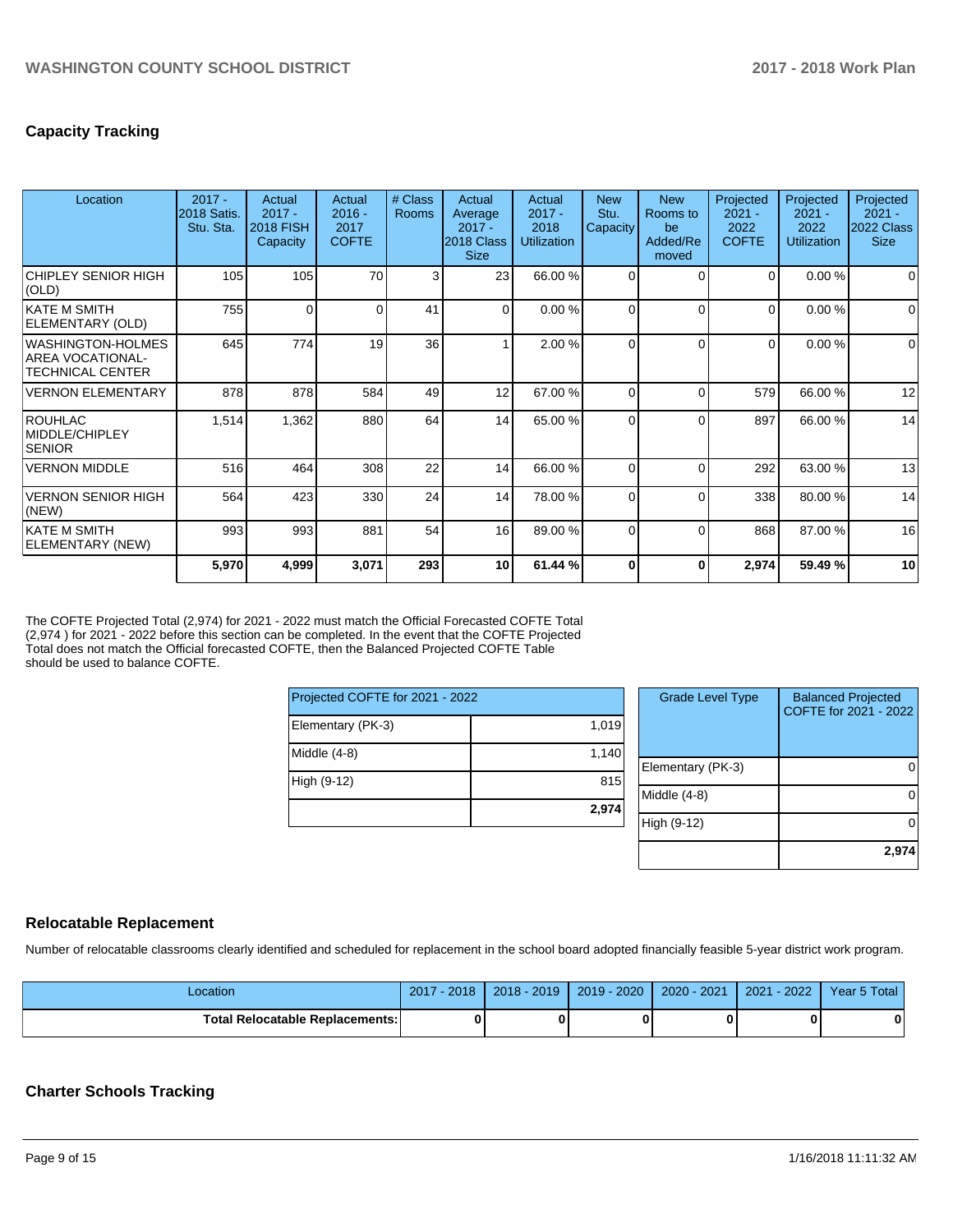Information regarding the use of charter schools.

Nothing reported for this section.

#### **Special Purpose Classrooms Tracking**

The number of classrooms that will be used for certain special purposes in the current year, by facility and type of classroom, that the district will, 1), not use for educational purposes, and 2), the co-teaching classrooms that are not open plan classrooms and will be used for educational purposes.

| School                               |  | School Type $\#$ of Elementary $\#$ of Middle 4-8 $\#$ of High 9-12<br><b>IK-3 Classrooms L</b> | <b>Classrooms</b> | <b>Classrooms</b> | # of $ESE$<br><b>Classrooms</b> | $#$ of Combo<br><b>Classrooms</b> | Total<br><b>Classrooms</b> |
|--------------------------------------|--|-------------------------------------------------------------------------------------------------|-------------------|-------------------|---------------------------------|-----------------------------------|----------------------------|
| <b>Total Educational Classrooms:</b> |  |                                                                                                 | 0                 |                   |                                 |                                   |                            |

| School                                   | <b>School Type</b> | # of Elementary<br>K-3 Classrooms | # of Middle 4-8<br><b>Classrooms</b> | # of High 9-12<br><b>Classrooms</b> | # of $ESE$<br><b>Classrooms</b> | # of Combo<br><b>Classrooms</b> | Total<br>Classrooms |
|------------------------------------------|--------------------|-----------------------------------|--------------------------------------|-------------------------------------|---------------------------------|---------------------------------|---------------------|
| IVERNON ELEMENTARY                       | Co-Teaching        |                                   |                                      |                                     |                                 |                                 |                     |
| ROUHLAC MIDDLE/CHIPLEY<br><b>SENIOR</b>  | Co-Teaching        |                                   |                                      |                                     |                                 |                                 | 19                  |
| <b>VERNON MIDDLE</b>                     | Co-Teaching        |                                   |                                      |                                     |                                 |                                 | 11 <sub>1</sub>     |
| VERNON SENIOR HIGH (NEW)                 | Co-Teaching        |                                   |                                      |                                     |                                 |                                 |                     |
| <b>IKATE M SMITH ELEMENTARY</b><br>(NEW) | Co-Teaching        |                                   |                                      |                                     |                                 |                                 | 2                   |
| <b>Total Co-Teaching Classrooms:</b>     |                    | 22                                | 17                                   |                                     |                                 | 42                              |                     |

#### **Infrastructure Tracking**

**Necessary offsite infrastructure requirements resulting from expansions or new schools. This section should include infrastructure information related to capacity project schedules and other project schedules (Section 4).** 

Not Specified

**Proposed location of planned facilities, whether those locations are consistent with the comprehensive plans of all affected local governments, and recommendations for infrastructure and other improvements to land adjacent to existing facilities. Provisions of 1013.33(12), (13) and (14) and 1013.36 must be addressed for new facilities planned within the 1st three years of the plan (Section 5).** 

Not Specified

**Consistent with Comp Plan?** No

## **Net New Classrooms**

The number of classrooms, by grade level and type of construction, that were added during the last fiscal year.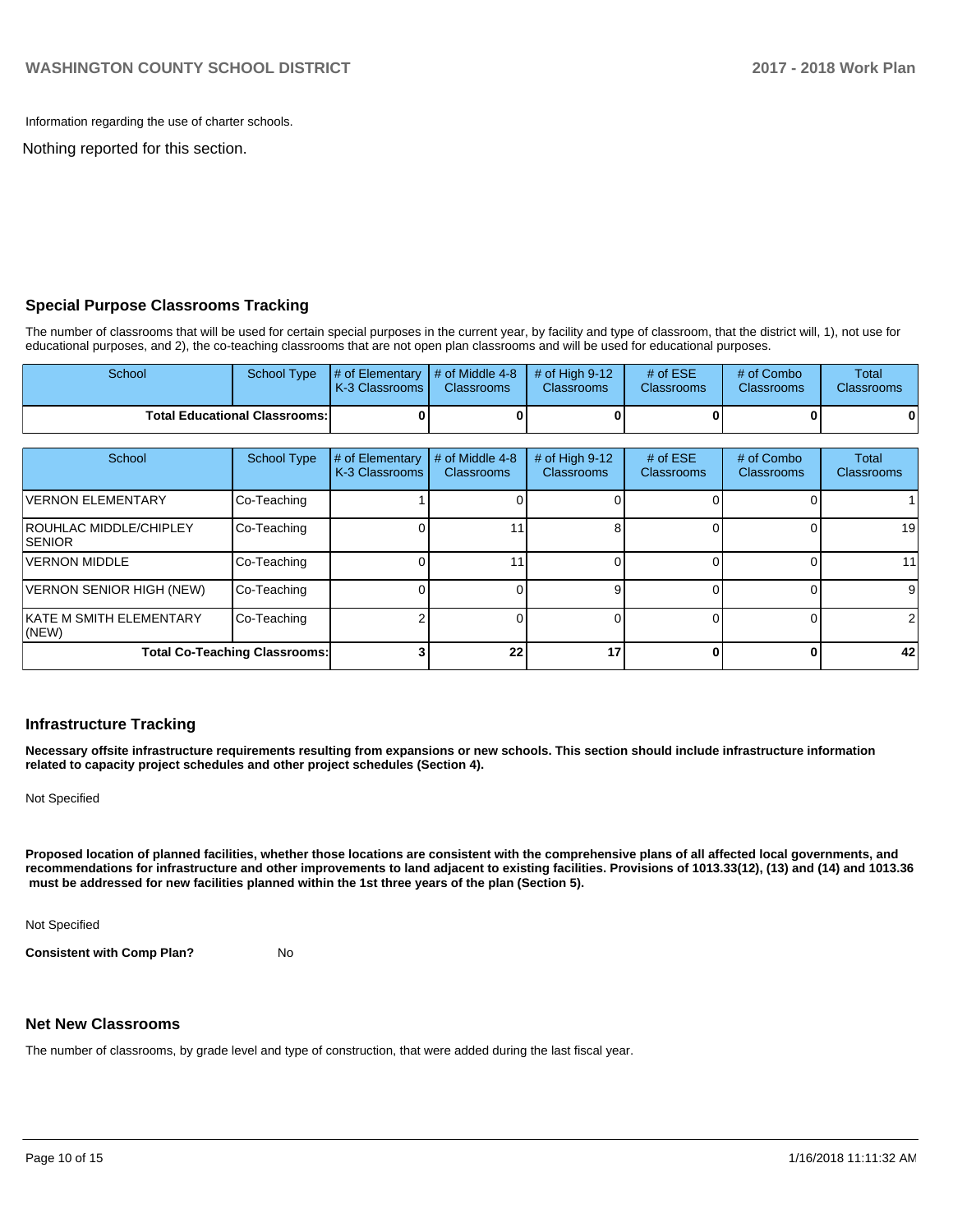| List the net new classrooms added in the 2016 - 2017 fiscal year.                                                                                       |                              |                            | List the net new classrooms to be added in the 2017 - 2018 fiscal<br>year. |                        |                                                                        |                            |                                |                        |
|---------------------------------------------------------------------------------------------------------------------------------------------------------|------------------------------|----------------------------|----------------------------------------------------------------------------|------------------------|------------------------------------------------------------------------|----------------------------|--------------------------------|------------------------|
| "Classrooms" is defined as capacity carrying classrooms that are added to increase<br>capacity to enable the district to meet the Class Size Amendment. |                              |                            |                                                                            |                        | Totals for fiscal year 2017 - 2018 should match totals in Section 15A. |                            |                                |                        |
| Location                                                                                                                                                | $2016 - 2017$ #<br>Permanent | $2016 - 2017$ #<br>Modular | $2016 - 2017$ #<br>Relocatable                                             | $2016 - 2017$<br>Total | $2017 - 2018$ #<br>Permanent                                           | $2017 - 2018$ #<br>Modular | $2017 - 2018$ #<br>Relocatable | $2017 - 2018$<br>Total |
| Elementary (PK-3)                                                                                                                                       |                              |                            |                                                                            |                        |                                                                        |                            |                                |                        |
| Middle (4-8)                                                                                                                                            |                              |                            |                                                                            |                        |                                                                        |                            |                                |                        |
| High (9-12)                                                                                                                                             |                              |                            |                                                                            |                        |                                                                        |                            |                                |                        |
|                                                                                                                                                         |                              |                            |                                                                            |                        |                                                                        |                            |                                |                        |

## **Relocatable Student Stations**

Number of students that will be educated in relocatable units, by school, in the current year, and the projected number of students for each of the years in the workplan.

| <b>Site</b>                                                   | 2017 - 2018 | $2018 - 2019$ | $2019 - 2020$ | 2020 - 2021 | $2021 - 2022$ | 5 Year Average |
|---------------------------------------------------------------|-------------|---------------|---------------|-------------|---------------|----------------|
| KATE M SMITH ELEMENTARY (OLD)                                 |             |               |               |             |               |                |
| WASHINGTON-HOLMES AREA VOCATIONAL-<br><b>TECHNICAL CENTER</b> |             |               |               |             |               | 01             |
| <b>VERNON ELEMENTARY</b>                                      |             |               |               |             |               | ΟI             |
| ROUHLAC MIDDLE/CHIPLEY SENIOR                                 |             |               |               |             |               | $\Omega$       |
| <b>IVERNON MIDDLE</b>                                         |             |               |               |             |               | $\Omega$       |
| VERNON SENIOR HIGH (NEW)                                      |             |               |               |             |               | $\Omega$       |
| CHIPLEY SENIOR HIGH (OLD)                                     |             |               |               |             |               | $\Omega$       |
| KATE M SMITH ELEMENTARY (NEW)                                 |             |               |               |             |               | $\Omega$       |

| Totals for WASHINGTON COUNTY SCHOOL DISTRICT      |       |       |       |       |       |       |
|---------------------------------------------------|-------|-------|-------|-------|-------|-------|
| Total students in relocatables by year.           |       |       |       |       |       | 0     |
| Total number of COFTE students projected by year. | 3,025 | 2,993 | 2,985 | 2,974 | 2,974 | 2.990 |
| Percent in relocatables by year.                  | 0%    | 0%    | 0%    | 0%    | 0 % I | $0\%$ |

#### **Leased Facilities Tracking**

Exising leased facilities and plans for the acquisition of leased facilities, including the number of classrooms and student stations, as reported in the educational plant survey, that are planned in that location at the end of the five year workplan.

| Location                                                       | # of Leased<br><b>IClassrooms 2017 -</b><br>2018 | <b>FISH Student</b><br><b>Stations</b> | Owner | # of Leased<br>Classrooms 2021 -<br>2022 | <b>FISH Student</b><br><b>Stations</b> |
|----------------------------------------------------------------|--------------------------------------------------|----------------------------------------|-------|------------------------------------------|----------------------------------------|
| WASHINGTON-HOLMES AREA VOCATIONAL-<br><b>ITECHNICAL CENTER</b> |                                                  |                                        |       |                                          |                                        |
| <b>VERNON ELEMENTARY</b>                                       |                                                  |                                        |       |                                          |                                        |
| VERNON MIDDLE                                                  |                                                  |                                        |       |                                          |                                        |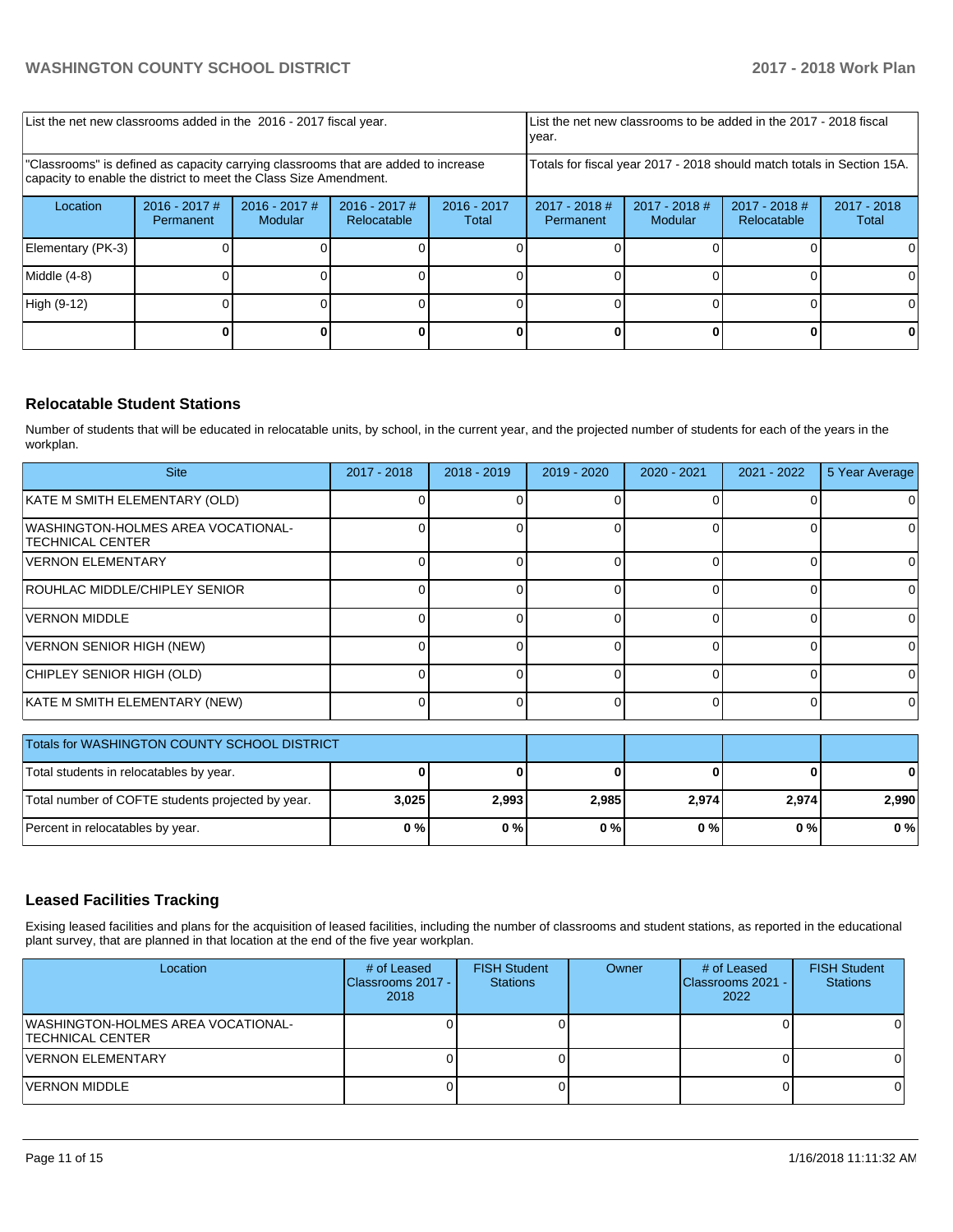| VERNON SENIOR HIGH (NEW)      |  |  |  |
|-------------------------------|--|--|--|
| CHIPLEY SENIOR HIGH (OLD)     |  |  |  |
| KATE M SMITH ELEMENTARY (NEW) |  |  |  |
| KATE M SMITH ELEMENTARY (OLD) |  |  |  |
| ROUHLAC MIDDLE/CHIPLEY SENIOR |  |  |  |
|                               |  |  |  |

#### **Failed Standard Relocatable Tracking**

Relocatable units currently reported by school, from FISH, and the number of relocatable units identified as 'Failed Standards'.

Nothing reported for this section.

# **Planning**

#### **Class Size Reduction Planning**

**Plans approved by the school board that reduce the need for permanent student stations such as acceptable school capacity levels, redistricting, busing, year-round schools, charter schools, magnet schools, public-private partnerships, multitrack scheduling, grade level organization, block scheduling, or other alternatives.**

Class size reduction is being met through scheduling and co-teaching efforts to meet ratio criteria.

#### **School Closure Planning**

**Plans for the closure of any school, including plans for disposition of the facility or usage of facility space, and anticipated revenues.** 

No school closure in the district only the construction of the new Kate Smith Elementary School.

# **Long Range Planning**

## **Ten-Year Maintenance**

District projects and locations regarding the projected need for major renovation, repair, and maintenance projects within the district in years 6-10 beyond the projects plans detailed in the five years covered by the work plan.

Nothing reported for this section.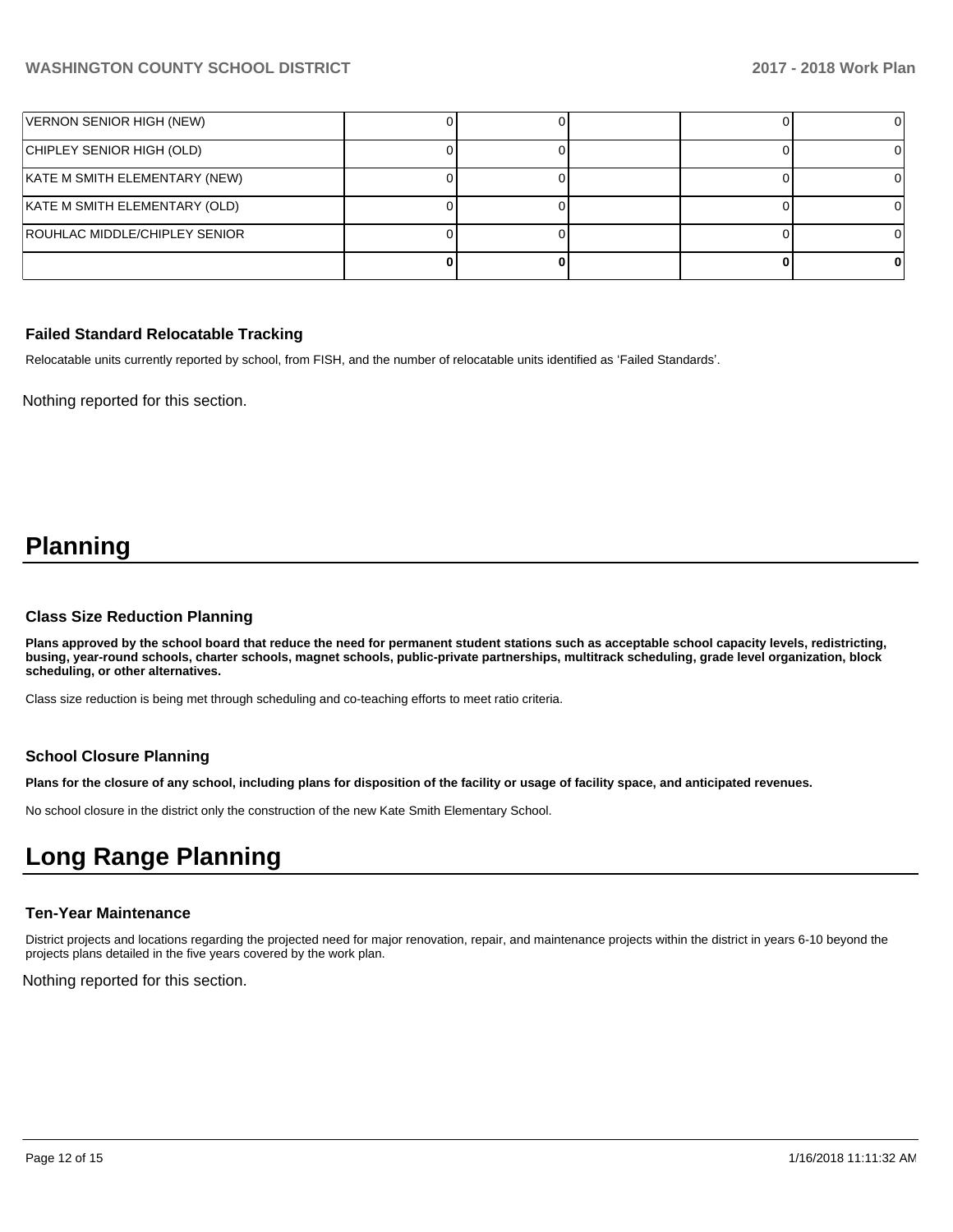#### **Ten-Year Capacity**

Schedule of capital outlay projects projected to ensure the availability of satisfactory student stations for the projected student enrollment in K-12 programs for the future 5 years beyond the 5-year district facilities work program.

Nothing reported for this section.

#### **Ten-Year Planned Utilization**

Schedule of planned capital outlay projects identifying the standard grade groupings, capacities, and planned utilization rates of future educational facilities of the district for both permanent and relocatable facilities.

| <b>Grade Level Projections</b>         | <b>FISH</b><br><b>Student</b><br><b>Stations</b> | Actual 2016 -<br><b>2017 FISH</b><br>Capacity | Actual<br>$2016 -$<br>2017<br><b>COFTE</b> | Actual 2016 - 2017<br><b>Utilization</b> | Actual 2017 - 2018 / 2026 - 2027 new<br>Student Capacity to be added/removed | Projected 2026<br><b>2027 COFTE</b> | Projected 2026 -<br>2027 Utilization |
|----------------------------------------|--------------------------------------------------|-----------------------------------------------|--------------------------------------------|------------------------------------------|------------------------------------------------------------------------------|-------------------------------------|--------------------------------------|
| Elementary - District<br><b>Totals</b> | 1,871                                            | 1,871                                         | ,464.57                                    | 78.30 %                                  |                                                                              |                                     | 0.00%                                |
| Middle - District Totals               | 2.030                                            | 1,826                                         | 1,187.39                                   | 65.01 %                                  |                                                                              |                                     | 0.00%                                |
| High - District Totals                 | 564                                              | 423                                           | 330.31                                     | 78.01 %                                  |                                                                              |                                     | 0.00%                                |
| Other - ESE, etc                       | .505                                             | 879                                           | 88.93                                      | 10.13 %                                  |                                                                              |                                     | 0.00%                                |
|                                        | 5.970                                            | 4,999                                         | 3,071.20                                   | 61.44 %                                  |                                                                              |                                     | 0.00%                                |

**Combination schools are included with the middle schools for student stations, capacity, COFTE and utilization purposes because these facilities all have a 90% utilization factor. Use this space to explain or define the grade groupings for combination schools.** 

No comments to report.

#### **Ten-Year Infrastructure Planning**

**Proposed Location of Planned New, Remodeled, or New Additions to Facilities in 06 thru 10 out years (Section 28).**

Nothing reported for this section.

Plans for closure of any school, including plans for disposition of the facility or usage of facility space, and anticipated revenues in the 06 thru 10 out **years (Section 29).**

Nothing reported for this section.

#### **Twenty-Year Maintenance**

District projects and locations regarding the projected need for major renovation, repair, and maintenance projects within the district in years 11-20 beyond the projects plans detailed in the five years covered by the work plan.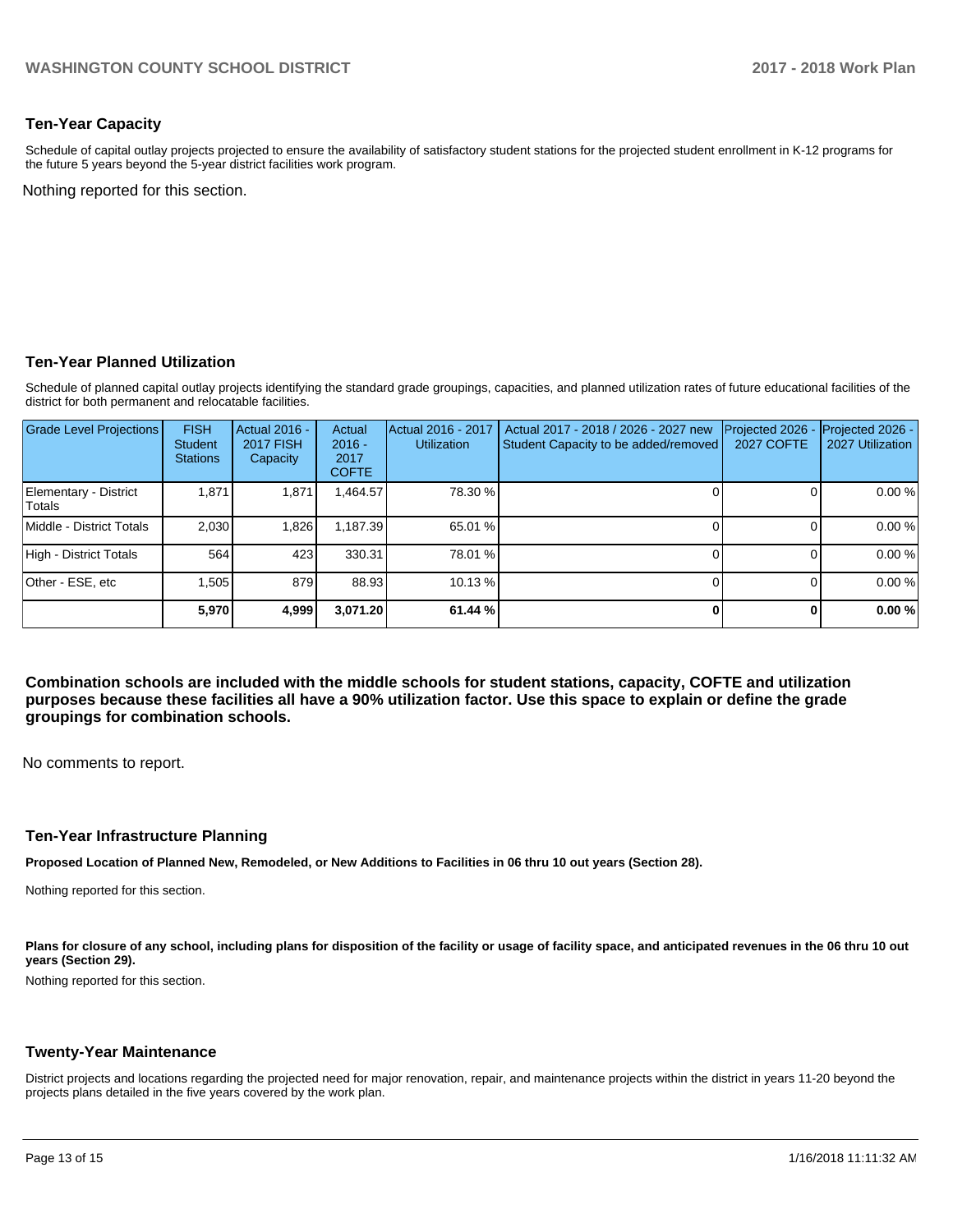Nothing reported for this section.

#### **Twenty-Year Capacity**

Schedule of capital outlay projects projected to ensure the availability of satisfactory student stations for the projected student enrollment in K-12 programs for the future 11-20 years beyond the 5-year district facilities work program.

Nothing reported for this section.

#### **Twenty-Year Planned Utilization**

Schedule of planned capital outlay projects identifying the standard grade groupings, capacities, and planned utilization rates of future educational facilities of the district for both permanent and relocatable facilities.

| <b>Grade Level Projections</b>         | <b>FISH</b><br><b>Student</b><br><b>Stations</b> | Actual 2016 -<br><b>2017 FISH</b><br>Capacity | Actual<br>$2016 -$<br>2017<br><b>COFTE</b> | Actual 2016 - 2017<br><b>Utilization</b> | Actual 2017 - 2018 / 2036 - 2037 new<br>Student Capacity to be added/removed | Projected 2036<br>2037 COFTE | Projected 2036 -<br>2037 Utilization |
|----------------------------------------|--------------------------------------------------|-----------------------------------------------|--------------------------------------------|------------------------------------------|------------------------------------------------------------------------------|------------------------------|--------------------------------------|
| Elementary - District<br><b>Totals</b> | 1.871                                            | 1,871                                         | ,464.57                                    | 78.30 %                                  |                                                                              |                              | 0.00%                                |
| Middle - District Totals               | 2.030                                            | 1.826                                         | 1.187.39                                   | 65.01 %                                  |                                                                              |                              | 0.00%                                |
| High - District Totals                 | 564                                              | 423                                           | 330.31                                     | 78.01 %                                  |                                                                              |                              | 0.00%                                |
| Other - ESE, etc                       | .505                                             | 879                                           | 88.93                                      | 10.13 %                                  |                                                                              |                              | 0.00%                                |
|                                        | 5,970                                            | 4,999                                         | 3,071.20                                   | 61.44 %                                  |                                                                              |                              | 0.00%                                |

**Combination schools are included with the middle schools for student stations, capacity, COFTE and utilization purposes because these facilities all have a 90% utilization factor. Use this space to explain or define the grade groupings for combination schools.** 

No comments to report.

**Twenty-Year Infrastructure Planning**